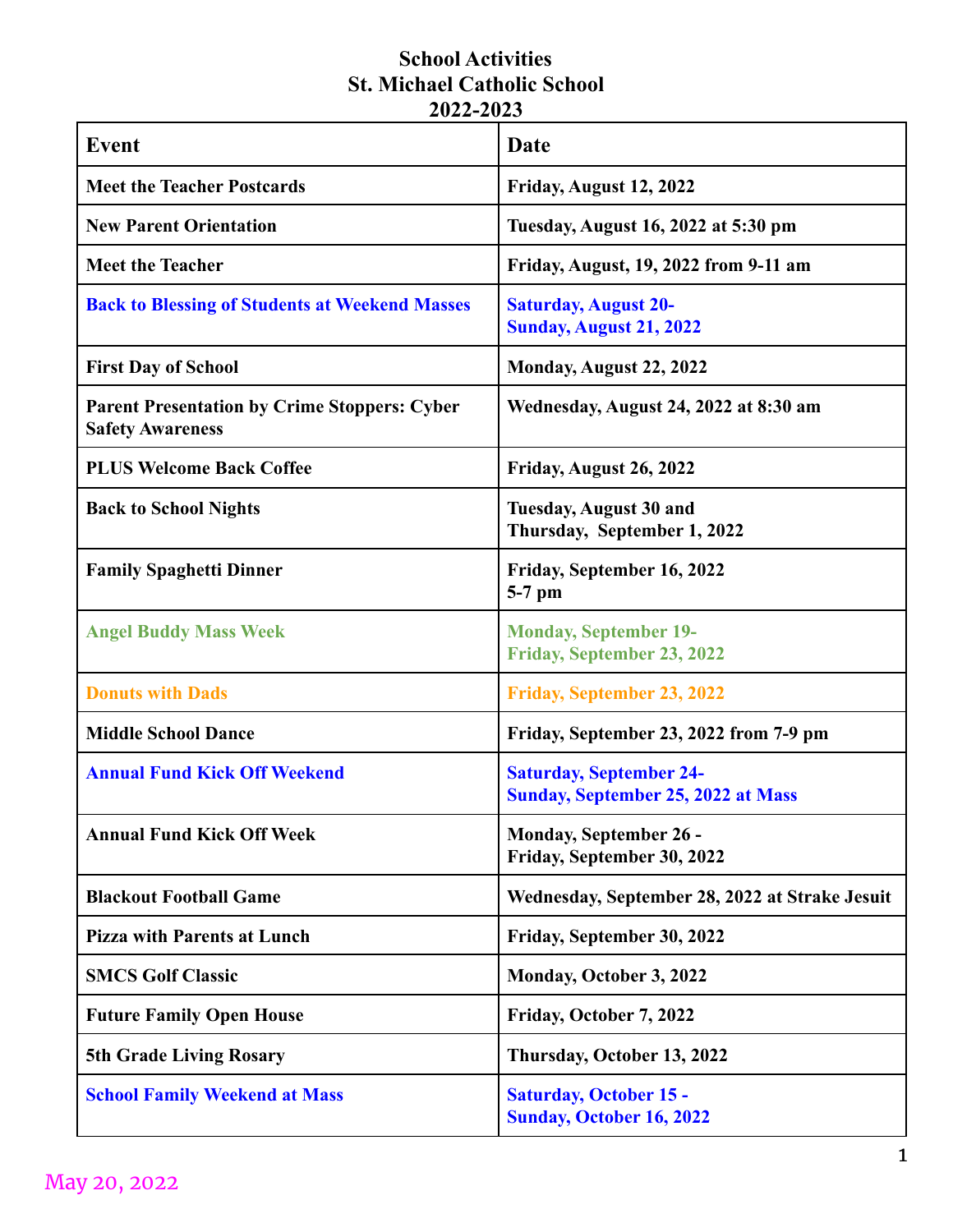| 5th Grade Camp Kappe                                             | <b>Tuesday, October 18-</b><br>Friday, October 21                 |
|------------------------------------------------------------------|-------------------------------------------------------------------|
| <b>Second Grade Saint Presentations</b>                          | Tuesday, October 25, 2022<br>2W                                   |
| <b>Second Grade Saint Presentations</b>                          | Thursday, October 27, 2022<br>2H                                  |
| <b>Halloween Carnival</b>                                        | Friday, October 28, 2022                                          |
| <b>Parent/Teacher Conferences (Student Holiday)</b>              | Tuesday, November 1, 2022                                         |
| <b>Angel Buddy Mass Week</b>                                     | <b>Monday, November 7-</b><br>Friday, November 11, 2022           |
| <b>School Family Weekend at Mass</b>                             | <b>Saturday, November 12-</b><br><b>Sunday, November 13, 2022</b> |
| <b>Grandparents'/Grandfriends' Day</b>                           | Friday, November, 18, 2022                                        |
| <b>Upper School Science Fair</b>                                 | <b>Monday, December 5, 2022</b><br>6th &8th Grade                 |
| <b>Upper School Science Fair</b>                                 | <b>Tuesday, December 6, 2022</b><br>5th & 7th Grade               |
| <b>PK3/PK4 Christmas Program</b>                                 | Thursday, December 8, 2022                                        |
| <b>School Family Weekend at Mass</b>                             | <b>Saturday, December 10-</b><br><b>Sunday, December 11, 2022</b> |
| 5th & 4th Grade Christmas Program                                | <b>Monday, December 12, 2022</b>                                  |
| 5th & 3rd Grade Christmas Program                                | Tuesday, December 13, 2022                                        |
| <b>K-2nd Grade Christmas Program</b>                             | <b>Wednesday, December 14, 2022</b>                               |
| <b>Christmas Pajama Day</b>                                      | Friday, December 16, 2022                                         |
| <b>Catholic School Week Kick Off at Weekend</b><br><b>Masses</b> | <b>Saturday, January 28-</b><br><b>Sunday, January 29, 2023</b>   |
| <b>Catholic Schools Week</b>                                     | <b>Monday, January 30-</b><br>Friday, February 3, 2023            |
| <b>Pancakes with Parents</b>                                     | Monday, January 30, 2023<br>7-8 am in the School Cafeteria        |
| <b>Parent Party</b>                                              | Friday, February 3, 2023                                          |
| <b>Angel Buddy Mass Week</b>                                     | <b>Monday, February 6-</b>                                        |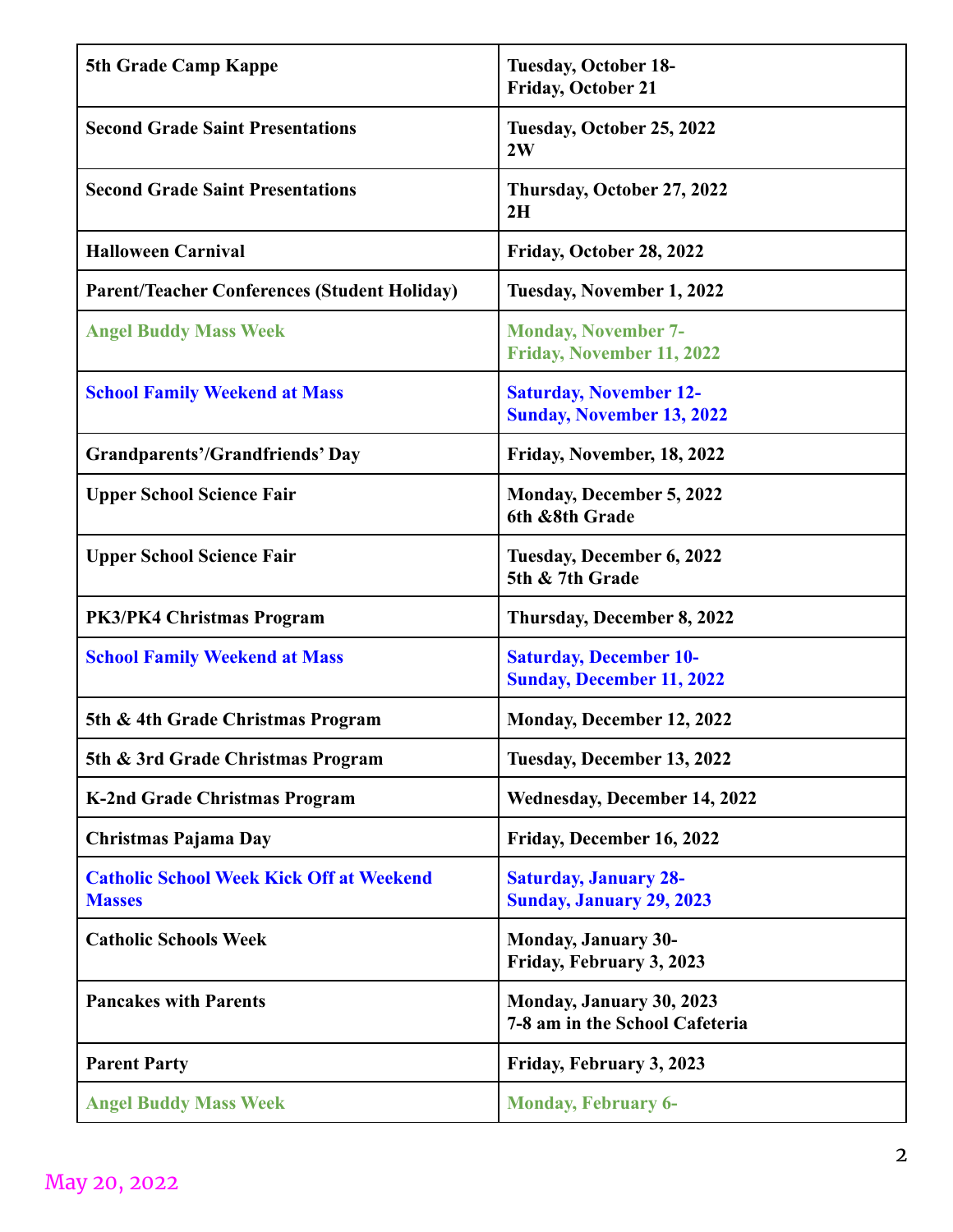|                                                      | Friday, February 10, 2023                                         |
|------------------------------------------------------|-------------------------------------------------------------------|
| <b>Steps for Students</b>                            | Saturday, February 11, 2023?                                      |
| <b>Spring Book Fair</b>                              | <b>Monday, February 13-</b><br>Friday, February 17, 2023          |
| <b>Parent Shopping at the Bookfair</b>               | <b>Wednesday, February 15-</b><br>Thursday, February 16, 2023     |
| <b>Spaghetti Dinner/Parent Night at the Bookfair</b> | Thursday, February 16, 2023                                       |
| <b>School Family Weekend at Mass</b>                 | <b>Saturday, February 25-</b><br><b>Sunday, February 26, 2023</b> |
| <b>Elementary Science Fair</b>                       | Monday, March 6, 2023                                             |
| <b>Field Day</b>                                     | Friday, March 10, 2023                                            |
| <b>School Family Weekend at Mass</b>                 | <b>Saturday, March 25 -</b><br><b>Sunday, March 26, 2023</b>      |
| <b>Angel Buddy Mass Week</b>                         | <b>Monday, March 27-</b><br><b>Friday, March 31, 2023</b>         |
| <b>5th Grade Stations of the Cross</b>               | Thursday, March 30, 2023                                          |
| Parent Thank You / Cocktails in the Courtyard        | Thursday, April 20, 2023                                          |
| <b>School Family Weekend at Mass</b>                 | <b>Saturday, April 22 -</b><br><b>Sunday, April 23, 2023</b>      |
| <b>Angel Buddy Mass Week</b>                         | <b>Monday, April 24-</b><br>Friday, April 28, 2023                |
| <b>Muffins with Moms</b>                             | Friday, April 28, 2023                                            |
| <b>Middle School Dance</b>                           | Friday, April 28, 2022 from 7-9 pm                                |
| <b>Light of Leadership Mass</b>                      | <b>Monday, May 8, 2023</b>                                        |
| <b>Spring Musical</b>                                | Wednesday, May 10, 2023                                           |
| <b>Spring Musical</b>                                | <b>Thursday, May 11, 2023</b>                                     |
| <b>New Family Welcome Coffee</b>                     | <b>Friday, May 12, 2023</b>                                       |
| <b>Spring Musical</b>                                | <b>Friday, May 12, 2023</b>                                       |
| <b>5th Grade May Crowning</b>                        | <b>Friday, May 12, 2023</b>                                       |
| <b>School Family Weekend at Mass</b>                 | Saturday, May 20 -<br><b>Sunday, May 21, 2023</b>                 |